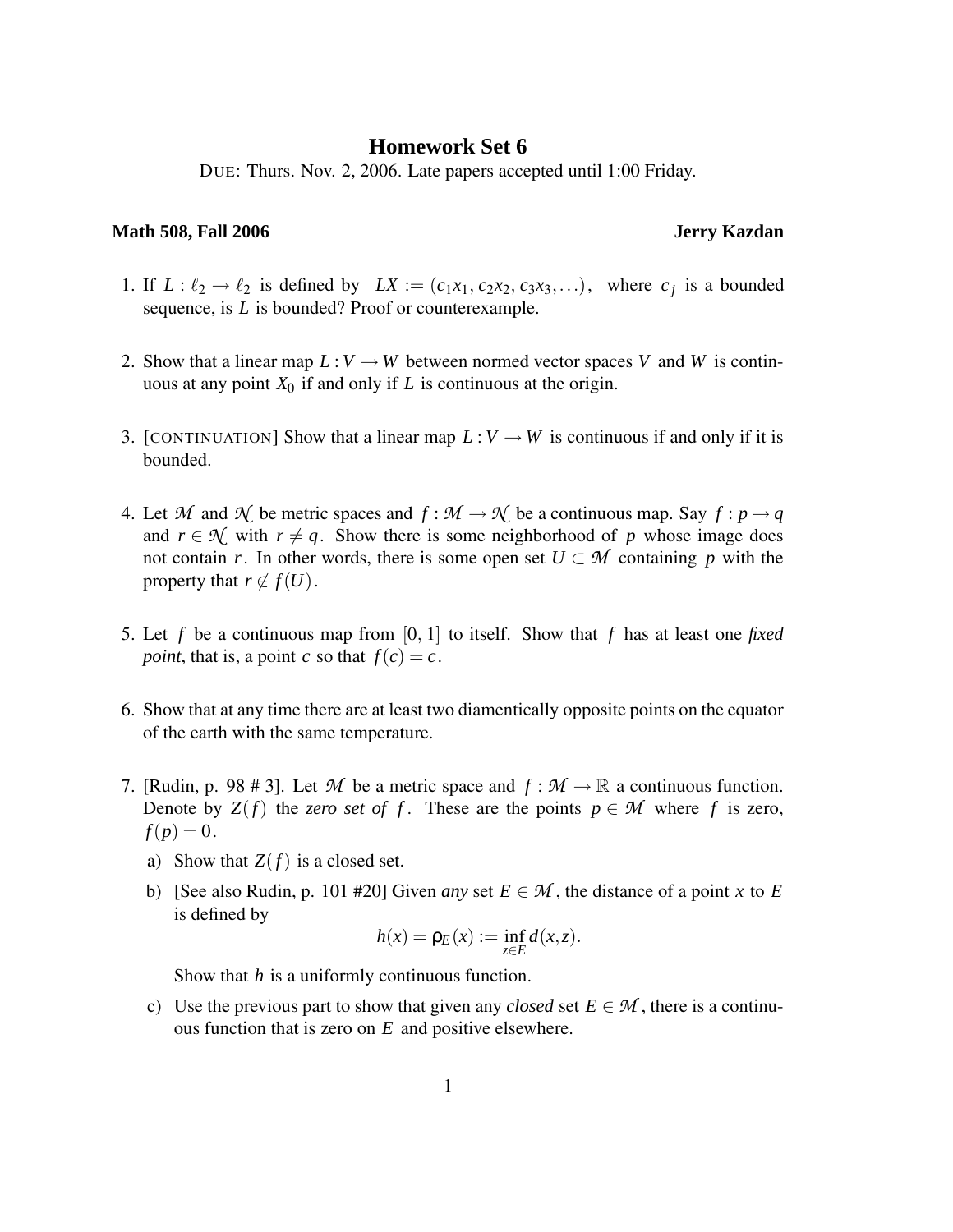- 8. [Rudin, p. 98 # 4]. Let *f* and *g* be continuous mappings of a metric space *X* into a metric space *Y* and let *E* be a dense subset of *X* .
	- a) Prove that  $f(E)$  is dense in  $f(X)$ .
	- b) If  $g(p) = f(p)$  for all  $p \in E$ , prove that  $g(p) = f(p)$  for all points p in X. Thus, a continuous function is determined by its values in a dense subset of its domain.
- 9. [Rudin, p. 99 # 7]. For points  $(x, y) \neq (0, 0) \in \mathbb{R}^2$ , define

$$
f(x,y) = \frac{xy^2}{x^2 + y^4}
$$
 and  $g(x,y) = \frac{xy^2}{x^2 + y^6}$ ,

while define  $f(0,0) = 0$  and  $g(0,0) = 0$ .

- a) Show that f is bounded in  $\mathbb{R}^2$  but not continuous at the origin, while g is unbounded in every neighborhood of the origin and hence also not continuous there.
- b) Let  $S \in \mathbb{R}^2$  be any straight line through the origin. Show that if the points  $(x, y)$ are stricted to lie on *S*, then both  $f(x, y)$  and  $g(x, y)$  are continuous. MORAL: It can be misleading to understand a function by only examining it on straight lines.
- 10. [Rudin, p. 99 # 8]. Let  $E \subset \mathbb{R}$  be a set and  $f : E \to \mathbb{R}$  be uniformly continuous.
	- a) If *E* is a bounded set, show that  $f(E)$  is a bounded set.
	- b) If *E* is not bounded, give an example showing that  $f(E)$  might not be bounded.
- 11. [Rudin, p. 99 # 13 or #11] *extension by continuity* Let *X* be a metric space,  $E \subset X$ a dense subset, and  $f: E \to \mathbb{R}$  a uniformly continuous function. Show that f has a unique continuous extension to all of *X* . That is, there is a unique continuous function *g* : *X* → ℝ with the property that  $g(p) = f(p)$  for all  $p \in X$ . [REMARK: One generalize this by replacing  $\mathbb R$  by any complete metric space.
- 12. [Rudin, p. 101 # 23]. A real-valued function  $f : (a, b) \rightarrow \mathbb{R}$  is called *convex* if

$$
f(tx + (1-t)y) \le tf(x) + (1-t)f(y) \text{ for all } x, y \in (a, b) \text{ and } 0 < t < 1.
$$

- a) Prove that every convex function is continuous.
- b) Prove that every increasing convex function of a convex function is convex. Example: Assuming  $e^x$  is convex (it is), if f is convex then so is  $e^{f(x)}$ .